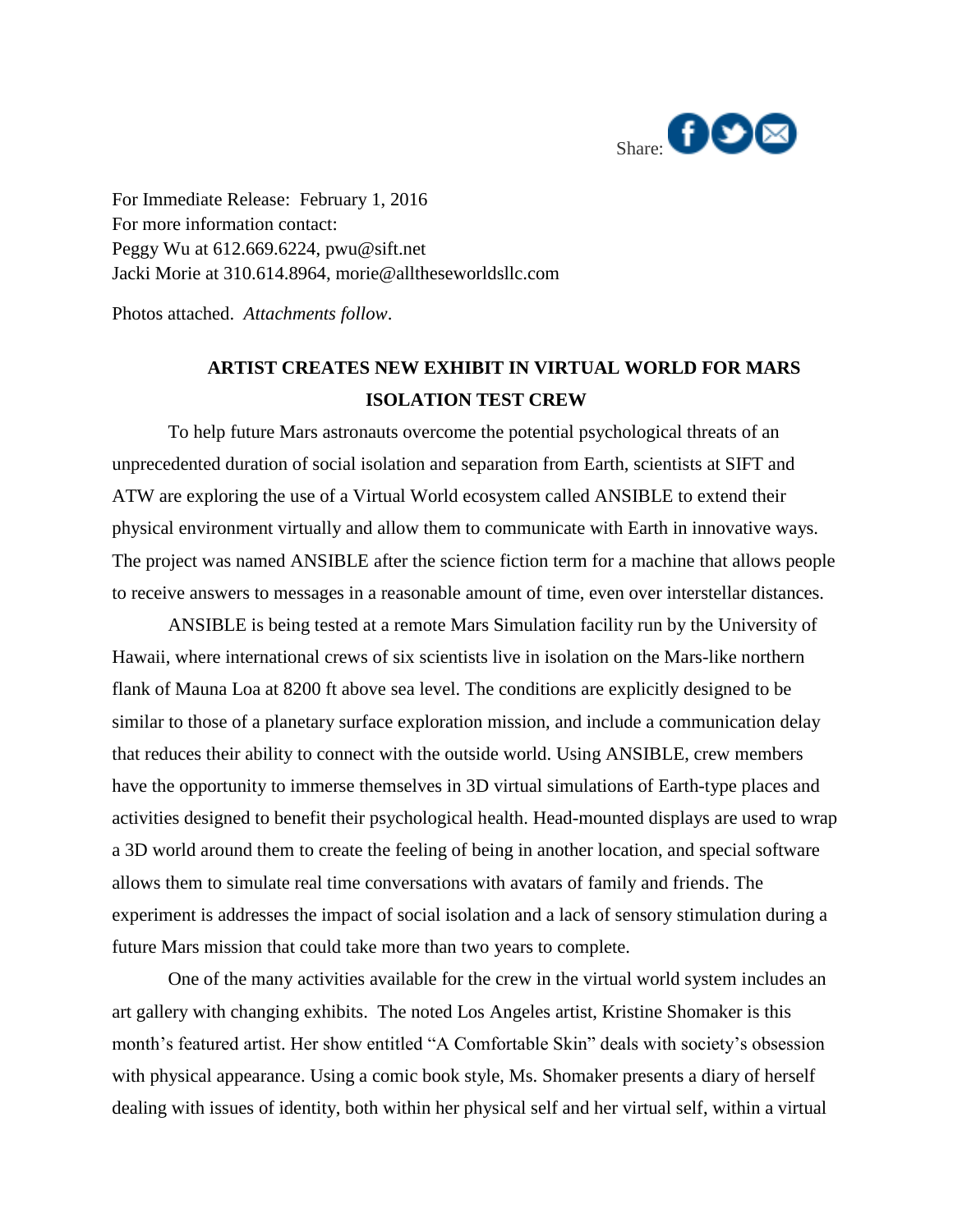world. Having ultimate control over one's avatar's appearance elicits a dialogue about appearance in the digital age, with selfies and avatars all becoming a modern means of selfexpression. How do these online bodies we now often inhabit open up new worlds, new politics, new communities and new realities and new understandings of our true self?

The "Comfortable Skin" art show will be exhibiting within the ANSIBLE ecosystem beginning February 1, 2016.

The ANSIBLE system is funded by the NASA Human Research Program contract # NNX14CJ06C.

**KRISTINE SCHOMAKER** is a new media and performance artist, painter and art historian living and working at the Brewery artist complex in Los Angeles California. She received her BA in Art History and her MA in Studio Art from California State University at Northridge. Kristine works with various interdisciplinary art forms including online virtual worlds to explore notions of online identity and the hybridization of digital media with the physical world. [www.kristineschomaker.net](http://www.kristineschomaker.net/)

**All These Worlds, LLC** builds virtual environments and experiences for health, training, and other meaningful applications. It uses the latest research into the benefits that virtual places and avatar use have on people to create highly effective solutions for a broad range of clients. http://www.alltheseworldsllc.com

**Smart Information Flow Technologies, LLC (SIFT)** conducts research and development in Human Factors and Artificial Intelligence across domains ranging from commercial and military flight decks to healthcare to make the information flow between humans and technology better for both sides - more efficient, productive, pleasant, and safe. http://www.siftech.com

**HI-SEAS** is a University of Hawaii long-duration Mars exploration analog study located at approximately 8,000 ft. elevation in an abandoned quarry on the northern slope of Mauna Loa. HI-SEAS hosts a variety of research studies and recently completed an eight-month mission with a crew of six. A new group of six crewmembers began their work on a 12-month mission in August 2015. Research topics include food, crew dynamics, behaviors, roles and performance, and other aspects of space flight. [http://hi-seas.org](http://hi-seas.org/)